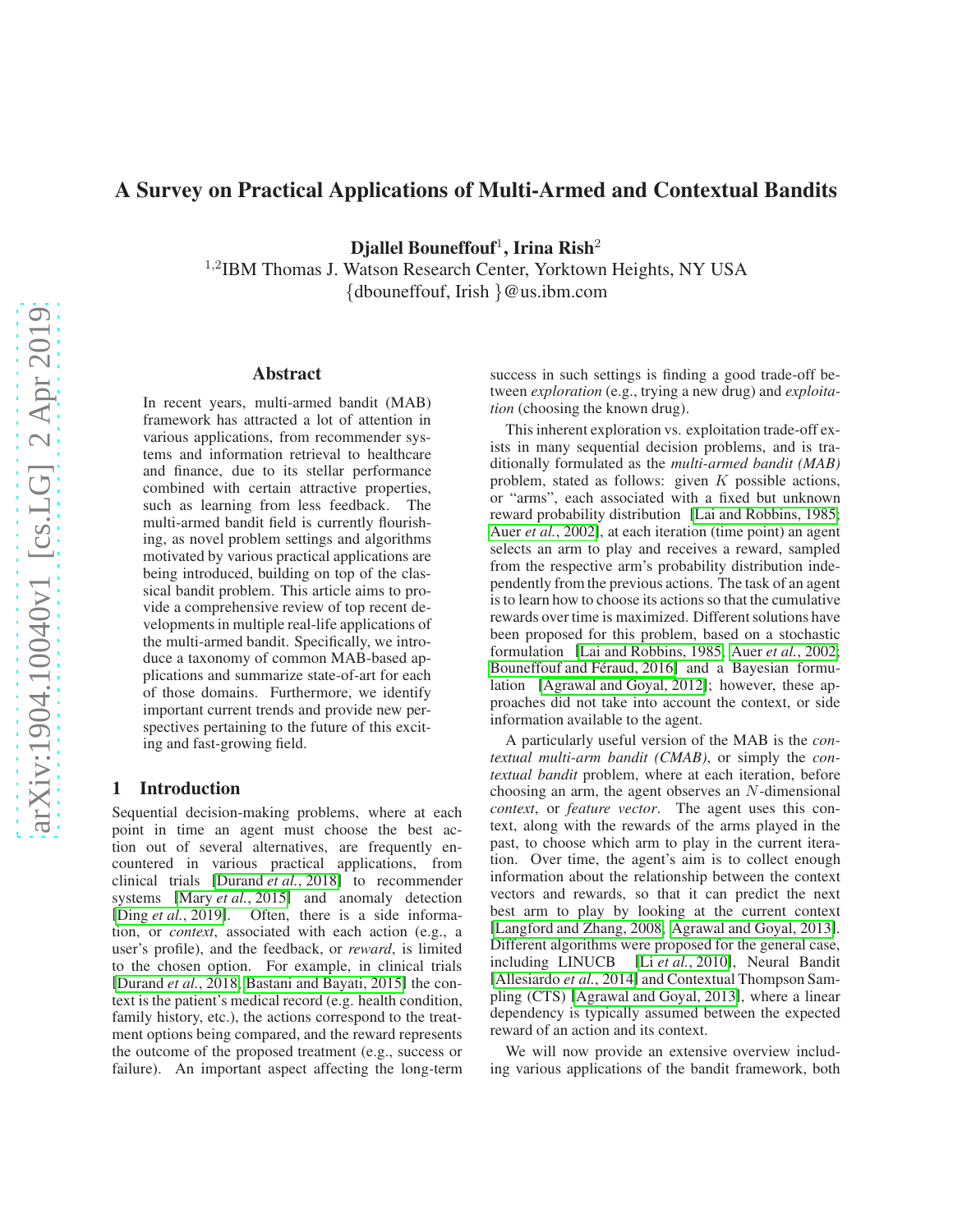in real-life problem setting arising in multiple practical domains (healthcare, computer network routing, finance, and beyond), as well as in computer science and machine-learning in particular, where bandit approaches can help improve hyperparameter tuning and other important algorithmic choices in supervised learning, active learning and reinforcement learning.

# 2 Real-Life Applications of Bandit

As a general mathematical framework, the stochastic multi-armed bandit setting addresses the primary difficulty in sequential decision-making under uncertainty, namely, the exploration versus exploitation dilemma, and therefore provides a natural formalism for most real-life online decision making problems.

### 2.1 Healthcare

Clinical trials. Collecting data for assessing treatment effectiveness on animal models during the full range of disease stages can be difficult when using conventional random treatment allocation procedures, since poor treatments can cause deterioration of subject's health. Authors in [\[Durand](#page-6-0) *et al.*, 2018] aim to design an adaptive allocation strategy to improve the efficiency of data collection by allocating more samples for exploring promising treatments. They cast this application as a contextual bandit problem and introduce a practical algorithm for exploration vs. exploitation in this framework. The work relies on sub-sampling to compare treatment options using an equivalent amount of information. Precisely, they extend the sub-sampling strategy to contextual bandit setting g by applying sub-sampling within Gaussian Process regression.

Warfarin is the most widely used oral anticoagulant agent in the world; however, dosing it correctly remains a significant challenge, as the appropriate dose can be highly variable among individuals due to various clinical, demographic and genetic factors. Physicians currently follow a fixed-dose strategy: they start patients on 5mg/day (the appropriate dose for the majority of patients) and slowly adjust the dose over the course of a few weeks by tracking the patients anti-coagulation levels. However, an incorrect initial dosage can result in highly adverse consequences such as stroke (if the initial dose is too low) or internal bleeding (if the initial dose is too high). Thus, authors in [\[Bastani and Bayati, 2015\]](#page-6-2) tackle the problem of learning and assigning an appropriate initial dosage to patients by modeling the problem as a multi-armed bandit with high-dimensional covariates, and propose a novel and efficient bandit algorithm based on the LASSO estimator.

Brain and behavior modeling. Drawing an inspiration from behavioral studies of human decision making in both healthy controls and patients with different mental disorders, authors in [\[Bouneffouf](#page-6-10) *et al.*, 2017a] propose a general parametric framework for multi-armed bandit problem which extends the standard Thompson Sampling approach to incorporate reward processing biases associated with several neurological and psychiatric conditions, including Parkinson's and Alzheimer's diseases, attention-deficit/hyperactivity disorder (ADHD), addiction, and chronic pain. They demonstrate empirically, from the behavioral modeling perspective, that their parametric framework can be viewed as a first step towards a unifying computational model capturing reward processing abnormalities across multiple mental conditions.

### 2.2 Finance

In recent years, sequential portfolio selection has been a focus of increasing interest at the intersection of the machine learning and quantitative finance. The trade-off between exploration and exploitation, with the goal of maximizing cumulative reward, is a natural formulation of the portfolio choice problems. In [Shen *et al.*[, 2015\]](#page-7-2), the authors proposed a bandit algorithm for making online portfolio choices via exploiting correlations among multiple arms. By constructing orthogonal portfolios from multiple assets and integrating their approach with the upper-confidence-bound bandit framework, the authors derive the optimal portfolio strategy representing a combination of passive and active investments according to a risk-adjusted reward function. In [\[Huo and Fu, 2017\]](#page-6-11), the authors incorporate risk-awareness into the classic multi-armed bandit setting and introduce a novel algorithm for portfolio construction. Through filtering assets based on the topological structure of financial market and combining the optimal multi-armed bandit policy with the minimization of a coherent risk measure, they achieve a balance between risk and return.

# 2.3 Dynamic Pricing

Online retailer companies are often faced with the dynamic pricing problem: the company must decide on real-time prices for each of its multiple products. The company can run price experiments (make frequent price changes) to learn about demand and maximize long-run profits. The authors in [Misra *et al.*[, 2018\]](#page-7-3) propose a dynamic price experimentation policy, where the company has only incomplete demand information. For this general setting, authors derive a pricing algorithm that balances earning an immediate profit vs. learning for future profits. The approach combines multi-armed bandit with partial identification of consumer demand from economic theory. Similar to [Misra *et al.*[, 2018\]](#page-7-3), authors in [\[Mueller](#page-7-4) *et al.*, 2018] consider high-dimensional dynamic multi-product pricing with an evolving lowdimensional linear demand model. They show that the revenue maximization problem reduces to an online bandit convex optimization with side information given by the observed demands. The approach applies a bandit convex optimization algorithm in a projected low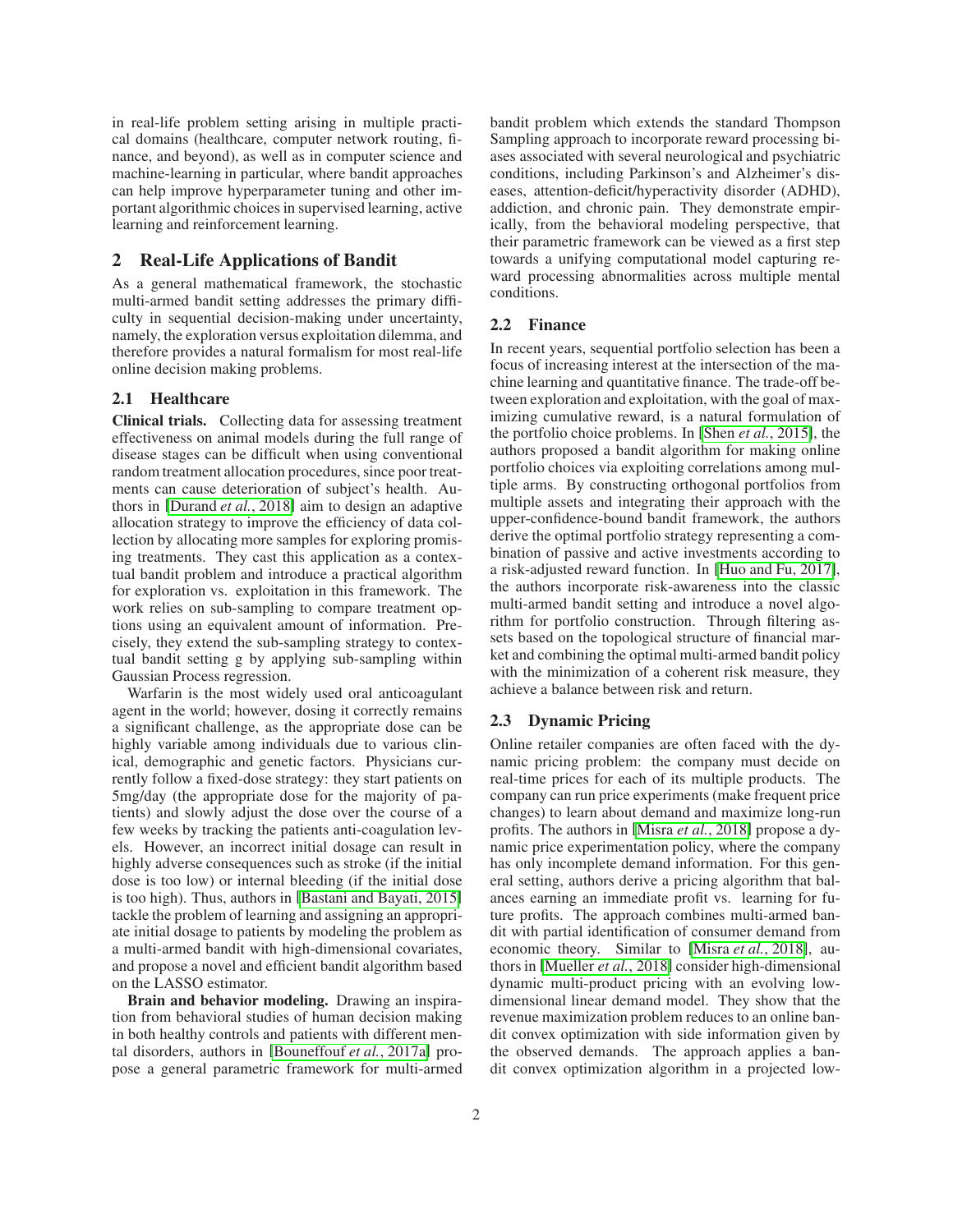dimensional space spanned by the latent product features, while simultaneously learning this span via online singular value decomposition of a carefully-crafted matrix containing the observed demands.

### 2.4 Recommender Systems

Recommender systems are frequently used in various application to predict user preferences. However, they also face the exploration-exploitation dilemma when making a recommendation, since they need to exploit their knowledge about the previously chosen items the user is interested in, while also exploring new items the user may like. Authors in [Zhou *et al.*[, 2017\]](#page-7-5) approach this challenge using multi-armed bandit setting, especially for large-scale recommender systems that have really large or infinite number of items. They propose two large-scale bandit approaches in situations when no prior information is available. Continuous exploration in their approaches can address the cold start problem in recommender systems. In context-aware recommender systems, most existing approaches focus on recommending relevant items to users, taking into account contextual information, such as time, location, or social aspects. However, none of those approaches has considered the problem of users content evolution. In [\[Bouneffouf](#page-6-12) *et al.*, 2012] authors introduce an algorithm that takes this dynamics into account. It is based on dynamic exploration/exploitation and can adaptively balance the two aspects, deciding which situation is most relevant for exploration or exploitation. In this sense, [\[Bouneffouf, 2014\]](#page-6-13) propose to study the "freshness" of the user's content through the bandit problem. They introduce in this paper an algorithm named Freshness-Aware Thompson Sampling that manages the recommendation of fresh document according to the user's risk of the situation.

#### 2.5 Influence Maximization

Autors in [\[Vaswani](#page-7-6) *et al.*, 2017] consider influence maximization (IM) in social networks, which is the problem of maximizing the number of users that become aware of a product by selecting a set of seed users to expose the product to. They propose a novel parametrization that not only makes the framework agnostic to the underlying diffusion model, but also statistically efficient to learn from data. They give a corresponding monotone, submodular surrogate function, and show that it is a good approximation to the original IM objective. They also consider the case of a new marketer looking to exploit an existing social network, while simultaneously learning the factors governing information propagation. For this, they develop a LinUCB-based bandit algorithm. Authors in [Wen *et al.*[, 2017\]](#page-7-7) also study the online influence maximization problem in social networks but under the independent cascade model. Specifically, they try to learn the set of best seeds or influencers in a social network online

3

while repeatedly interacting with it. They address the challenges of combinatorial action space, since the number of feasible influencer sets grows exponentially with the maximum number of influencers, and limited feedback, since only the influenced portion of the network is observed. They propose and analyze IMLinUCB, a computationally efficient UCB-based algorithm.

### 2.6 Information Retrieval

Authors in [\[Losada](#page-7-8) *et al.*, 2017] argue that Information Retrieval iterative selection process can be naturally modeled as a contextual bandit problem. Casting document judging as a multi-armed bandit problem leads to highly effective adjudication methods. Under this bandit allocation framework, they consider stationary and non-stationary models and propose seven new document adjudication methods (five stationary methods and two non-stationary variants). This comparative study includes existing methods designed for poolingbased evaluation and existing methods designed for metasearch. In mobile information retrieval, authors in [\[Bouneffouf](#page-6-14) *et al.*, 2013] introduce an algorithm that tackles this dilemma in Context-Based Information Retrieval (CBIR) area. It is based on dynamic exploration/exploitation and can adaptively balance the two aspects by deciding which users situation is most relevant for exploration or exploitation. Within a deliberately designed online framework they conduct evaluations with mobile users.

#### 2.7 Dialogue Systems

Dialogue response selection. Dialogue response selection is an important step towards natural response generation in conversational agents. Existing work on conversational models mainly focuses on offline supervised learning using a large set of context-response pairs. In [Liu *et al.*[, 2018\]](#page-7-9) authors focus on online learning of response selection in dialog systems. They propose a contextual multi-armed bandit model with a nonlinear reward function that uses distributed representation of text for online response selection. A bidirectional LSTM is used to produce the distributed representations of dialog context and responses, which serve as the input to a contextual bandit. They propose a customized Thompson sampling method that is applied to a polynomial feature space in approximating the reward.

Pro-activity dialogue systems. An objective of proactivity in dialogue systems is to enhance the usability of conversational agents by enabling them to initiate conversation on their own. While dialogue systems have become increasingly popular during the last couple of years, current task-oriented dialogue systems are still mainly reactive, as users tend to initiate conversations. Authors of [\[Silander and others, 2018\]](#page-7-10) propose to introduce the paradigm of contextual bandits as framework for proactive dialog systems. Contextual bandits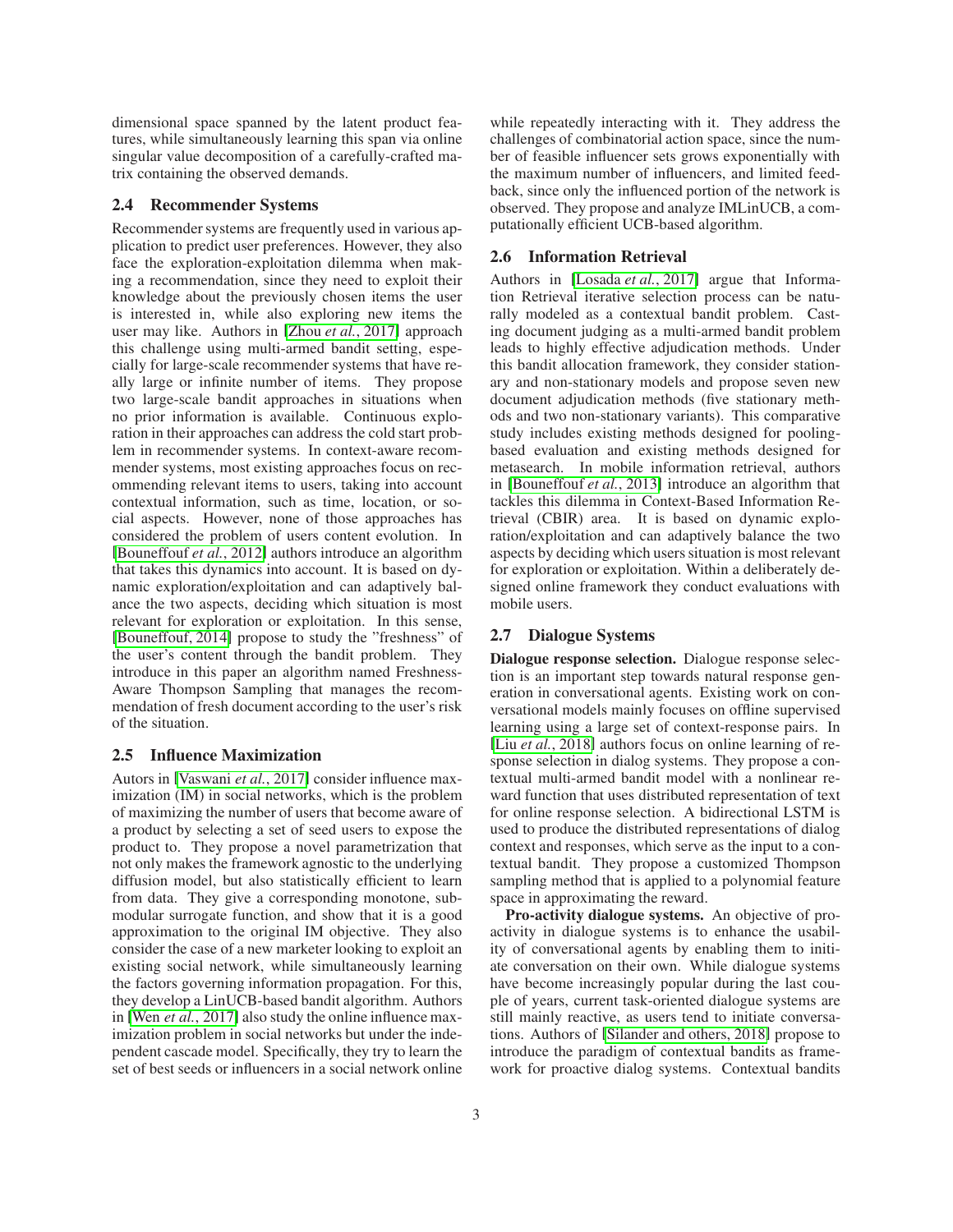have been the model of choice for the problem of reward maximization with partial feedback since they fit well to the task description, they also explore the notion of memory into this paradigm, where they propose two differentiable memory models that act as parts of the parametric reward estimation function. The first one, Convolutional Selective Memory Networks, uses a selection of past interactions as part of the decision support. The second model, called Contextual Attentive Memory Network, implements a differentiable attention mechanism over the past interactions of the agent. The goal is to generalize the classic model of contextual bandits to settings where temporal information needs to be incorporated and leveraged in a learnable manner.

Multi-domain dialogue systems. Building multidomain dialogue agents is a challenging task and an open problem in modern AI. Within the domain of dialogue, the ability to orchestrate multiple independently trained dialog agents, or skills, to create a unified system is of particular significance. In [\[Upadhyay](#page-7-11) *et al.*, 2018], the authors study the task of online posterior dialogue orchestration, where they define posterior orchestration as the task of selecting a subset of skills which most appropriately answers a user input using features extracted from both the user input and the individual skills. To account for the various costs associated with extracting skill features, they consider online posterior orchestration under a skill execution budget. This setting is formalized as Context-Attentive Bandit with Observations, a variant of context-attentive bandits, and evaluate it on simulated non-conversational and proprietary conversational datasets.

#### 2.8 Anomaly Detection

Performing anomaly detection on attributed networks concerns with finding nodes whose behaviors deviate significantly from the majority of nodes. Authors in [Ding *et al.*[, 2019\]](#page-6-1) investigate the problem of anomaly detection in an interactive setting by allowing the system to proactively communicate with the human expert in making a limited number of queries about ground truth anomalies. Their objective is to maximize the true anomalies presented to the human expert after a given budget is used up. Along with this line, they formulate the problem through the principled multiarmed bandit framework and develop a novel collaborative contextual bandit algorithm, that explicitly models the nodal attributes and node dependencies seamlessly in a joint framework, and handles the explorationexploitation dilemma when querying anomalies of different types. Credit card transactions predicted to be fraudulent by automated detection systems are typically handed over to human experts for verification. To limit costs, it is standard practice to select only the most suspicious transactions for investigation. Authors in [\[Soemers](#page-7-12) *et al.*, 2018] claim that a trade-off between exploration and exploitation is imperative to enable adaptation to changes in behavior. Exploration consists of the selection and investigation of transactions with the purpose of improving predictive models, and exploitation consists of investigating transactions detected to be suspicious. Modeling the detection of fraudulent transactions as rewarding, they use an incremental regression tree learner to create clusters of transactions with similar expected rewards. This enables the use of a *contextual* multi-armed bandit (CMAB) algorithm to provide the exploration/exploitation trade-off.

### 2.9 Telecommunication

In [\[Boldrini](#page-6-15) *et al.*, 2018], a multi-armed bandit model was used to describe the problem of best wireless network selection by a multi-Radio Access Technology (multi-RAT) device, with the goal of maximizing the quality perceived by the final user. The proposed model extends the classical MAB model in a twofold manner. First, it foresees two different actions: to measure and to use; second, it allows actions to span over multiple time steps. Two new algorithms designed to take advantage of the higher flexibility provided by the muMAB model are also introduced. The first one, referred to as measure-use-UCB1 is derived from the UCB1 algorithm, while the second one, referred to as Measure with Logarithmic Interval, is appositely designed for the new model so to take advantage of the new measure action, while aggressively using the best arm. The authors in [\[Kerkouche](#page-6-16) *et al.*, 2018] demonstrate the possibility to optimize the performance of the Long Range Wide Area Network technology. Authors suggest that nodes use multi-armed bandit algorithms, to select the communication parameters (spreading factor and emission power). Evaluations show that such learning methods allow to manage the trade-off between energy consumption and packet loss much better than an Adaptive Data Rate algorithm adapting spreading factors and transmission powers on the basis of Signal to Interference and Noise Ratio values.

# 2.10 Bandit in Real-Life Applications: Summary and Future Directions

|                   | <b>MAB</b> | Non-<br>stationary<br>MAB | <b>CMAB</b> | $\overline{\text{Non}}$<br>stationary<br><b>CMAB</b> |
|-------------------|------------|---------------------------|-------------|------------------------------------------------------|
| Healthcare        |            |                           |             |                                                      |
| Finance           |            |                           |             |                                                      |
| Dynamic pricing   |            |                           |             |                                                      |
| Recommendr system |            |                           |             |                                                      |
| Maximization      |            |                           |             |                                                      |
| Dialogue system   |            |                           |             |                                                      |
| Telecomunication  |            |                           |             |                                                      |

<span id="page-3-0"></span>Table 1: Bandit for Real Life Application

Table [1](#page-3-0) provides a summary of bandit problem for-

Anomaly detection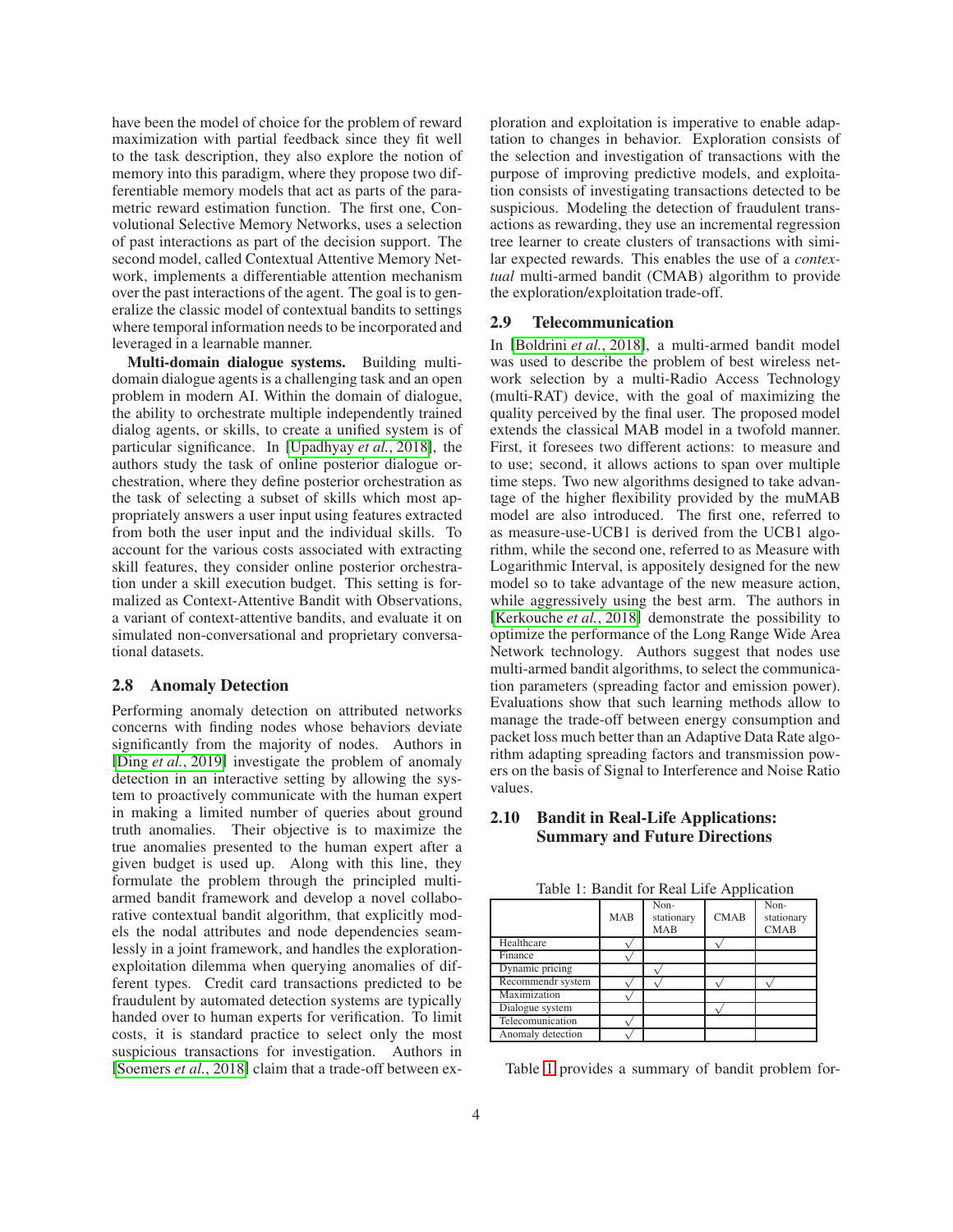mulations used in each of the above domain applications. We see that, for example, non-stationary bandit was not used in healthcare applications, since perhaps there was no significant change assumed to happen in the environment in the process of making the treatment decision, i.e. no transition in the state of the the patient; such transition, if it occurred, would be better modeled using reinforcement learning rather than non-stationary bandit. There are clearly other domains where the nonstationary bandit is a more appropriate setting, but it looks like this setting was not yet much investigated in healthcare domain. For example, anomaly detection, is a domain where non-stationary contextual bandit could be used, since in this setting the anomaly could be adversarial, which means that any bandit applied to this setting should have some kind of drift condition, in-order to adapt to new type of attack. Another observation is that none of the existing work tried to develop an algorithm that could solve these different tasks at the same time, or apply the knowledge obtained in one domain to another domain, thus opening a direction of research on *multitask* and *transfer learning* in bandit setting. Furthermore, given an online nature of bandit problem, *continuous*, or *lifelong learning* would be a natural next step, adapting the model learned in the previous tasks to the new one, while still remembering how to perform earlier task, thus avoiding the problem of "catastrophic forgetting".

### 3 Bandit for Better Machine Learning

In this section we are describing how bandit algorithms could be used to improve other algorithms, e.g. various machine-learning techniques.

#### 3.1 Algorithm Selection

Algorithm selection is typically based on models of algorithm performance, learned during a separate offline training sequence, which can be prohibitively expensive. In recent work, they adopted an online approach, in which a performance model is iteratively updated and used to guide selection on a sequence of problem instances. The resulting exploration-exploitation trade-off was represented as a bandit problem with expert advice, using an existing solver for this game, but this required using an arbitrary bound on algorithm runtimes, thus invalidating the optimal regret of the solver. In [\[Gagliolo and Schmidhuber, 2010\]](#page-6-17), a simpler framework was proposed for representing algorithm selection as a bandit problem, using partial information and an unknown bound on losses.

# 3.2 Hyperparameter Optimization

Performance of machine learning algorithms depends critically on identifying a good set of hyperparameters. While recent approaches use Bayesian optimization to adaptively select optimal hyperparameter configurations, they rather focus on speeding up random search through adaptive resource allocation and early-stopping. [Li *et al.*[, 2016\]](#page-7-13) formulated hyperparameter optimization as a pure-exploration non-stochastic infinite-armed bandit problem where a predefined resources, such as iterations, data samples, or features are allocated to randomly sampled configurations. This work introduced a novel algorithm, Hyperband, for this framework and analyze its theoretical properties, providing several desirable guarantees. Furthermore, Hyperband wascmpared with popular Bayesian optimization methods on a suite of hyperparameter optimization problems; it was observed that Hyperband can provide more than an orderof-magnitude speedup over its competitors on a variety of deep-learning and kernel-based learning problems.

### 3.3 Feature Selection

In a classical online *supervised learning* the true label of a sample is always revealed to the classifier, unlike in a bandit setting were any wrong classification resuls into zero reward, and only the single correct classification yields reward 1. The authors of [Wang *et al.*[, 2014\]](#page-7-14) investigate the problem of Online Feature Selection, where the aim is to make accurate predictions using only a small number of active features using epsilon greedy algorithm. The authors of [\[Bouneffouf](#page-6-18) *et al.*, 2017b] tackle the online feature selection problem by addressing the combinatorial optimization problem in the stochastic bandit setting with bandit feedback, utilizing the Thompson Sampling algorithm.

#### 3.4 Bandit for Active Learning

Labelling all training examples in supervised classification setting can be costly. Active learning strategies solve this problem by selecting the most useful unlabelled examples to obtain the label for, and to train a predictive model. The choice of examples to label can be seen as a dilemma between the exploration and the exploitation over the input space. In [\[Bouneffouf](#page-6-19) *et al.*, 2014], a novel active learning strategy manages this compromise by modelling the active learning problem as a contextual bandit problem. they propose a sequential algorithm named Active Thompson Sampling (ATS), which, in each round, assigns a sampling distribution on the pool, samples one point from this distribution, and queries the oracle for this sample point label. The authors of [\[Ganti and Gray, 2013\]](#page-6-20) also propose a multi-armed bandit inspired, pool-based active learning algorithm for the problem of binary classification. They utilize ideas such as lower confidence bounds, and self-concordant regularization from the multi-armed bandit literature to design their proposed algorithm. In each round, the proposed algorithm assigns a sampling distribution on the pool, samples one point from this distribution, and queries the oracle for the label of this sampled point.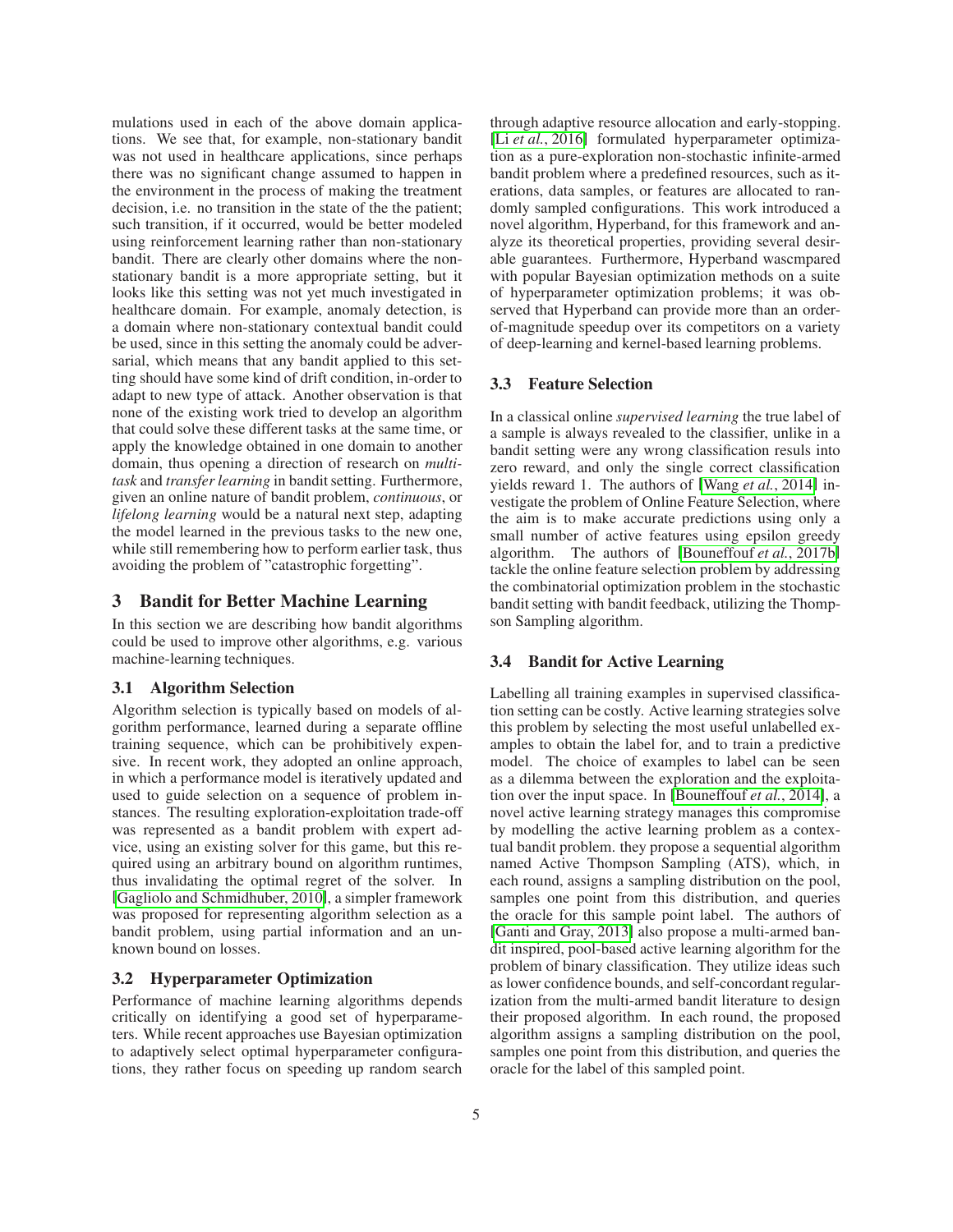#### 3.5 Clustering

[\[Sublime and Lefebvre, 2018\]](#page-7-15) considers collaborative clustering, which is machine-learning paradigm concerned with the unsupervised analysis of complex multiview data using several algorithms working together. Well-known applications of collaborative clustering include multiview clustering and distributed data clustering, where several algorithms exchange information in order to mutually improve each others. One of the key issue with multi-view and collaborative clustering is to assess which collaborations are going to be beneficial or detrimental. Many solutions have been proposed for this problem, and all of them conclude that, unless two models are very close, it is difficult to predict in advance the result of a collaboration. To address this problem, the authors of [\[Sublime and Lefebvre, 2018\]](#page-7-15) propose a collaborative peer to peer clustering algorithm based on the principle of non stochastic multi-arm bandits to assess in real time which algorithms or views can bring useful information.

### 3.6 Reinforcement learning

Autonomous cyber-physical systems play a large role in our lives. To ensure that agents behave in ways aligned with the values of the societies in which they operate, we must develop techniques that allow these agents to not only maximize their reward in an environment, but also to learn and follow the implicit constraints assumed by the society. In [\[Noothigattu](#page-7-16) *et al.*, 2018], the authors study a setting where an agent can observe traces of behavior of members of the society but has no access to the explicit set of constraints that give rise to the observed behavior. Instead, inverse reinforcement learning is used to learn such constraints, that are then combined with a possibly orthogonal value function through the use of a contextual bandit-based orchestrator that picks a contextually-appropriate choice between the two policies (constraint-based and environment reward-based) when taking actions. The contextual bandit orchestrator allows the agent to mix policies in novel ways, taking the best actions from either a reward maximizing or constrained policy. The [Laroche and Féraud, 2017] tackles the problem of online RL algorithm selection. A metaalgorithm is given for input a portfolio constituted of several off-policy RL algorithms. It then determines at the beginning of each new trajectory, which algorithm in the portfolio is in control of the behaviour during the next trajectory, in order to maximise the return. A novel metaalgorithm, called Epochal Stochastic Bandit Algorithm Selection. Its principle is to freeze the policy updates at each epoch, and to leave a rebooted stochastic bandit in charge of the algorithm selection.

### 3.7 Bandit for Machine Learning:

<span id="page-5-0"></span>

|  | Table 2: Bandit in Machine Learning |  |  |
|--|-------------------------------------|--|--|
|--|-------------------------------------|--|--|

|                           | <b>MAB</b> | $\overline{\text{Non}}$<br>stationary<br><b>MAB</b> | <b>CMAB</b> | Non-<br>stationary<br><b>CMAB</b> |
|---------------------------|------------|-----------------------------------------------------|-------------|-----------------------------------|
| <b>Algorithm Slection</b> |            |                                                     |             |                                   |
| Parameter Optimization    |            |                                                     |             |                                   |
| <b>Features Selection</b> |            |                                                     |             |                                   |
| Active Learning           |            |                                                     |             |                                   |
| Clustering                |            |                                                     |             |                                   |
| Reinforcement learning    |            |                                                     |             |                                   |

#### Summary and Future Directions

Table [2](#page-5-0) summarizes the types of bandit problems used to solve the machine-learning problems mentioned above. We see, for example, that contextual bandit was not used in feature selection or hyperparameter optimization. This observation could point into a direction for future work, where side information could be employed in feature selection. Also, non-stationary bandit was rarely considered in these problem settings, which is also suggesting possible extensions of current work. For instance, the non-stationary contextual bandit could be useful in the non-stationary feature selection setting, where finding the right features is time-dependent and contextdependent when the environment keeps changing. Our main observation is also that each technique is solving just one machine learning problem at a time; thus, the question is whether a bandit setting and algoritms can be developed to solve multiple machine learning problems simultaneously, and whether transfer and continual learning can be achieved in this setting. One solution could be to model all these problems in a combinatorial bandit framework, where the bandit algorithm would find the optimal solution for each problem at each iteration; thus, combinatorial bandit could be further used as a tool for advancing automated machine learning.

# 4 Conclusions

In this article, we reviewed some of the most notable recent work on applications of multi-armed bandit and contextual bandit, both in real-life domains and in automated machine learning. We summarized, in an organized way (Tables 1 and 2), various existing applications, by types of bandit settings used, and discussed the advantages of using bandit techniques in each domain. We briefly outlines of several important open problems and promising future extensions.

In summary, the bandit framework, including both multi-arm and contextual bandit, is currently very active and promising research areas, and there are multiple novel techniques and applications emerging each year. We hope our survey can help the reader better understand some key aspects of this exciting field and get a better perspective on its notable advancements and future promises.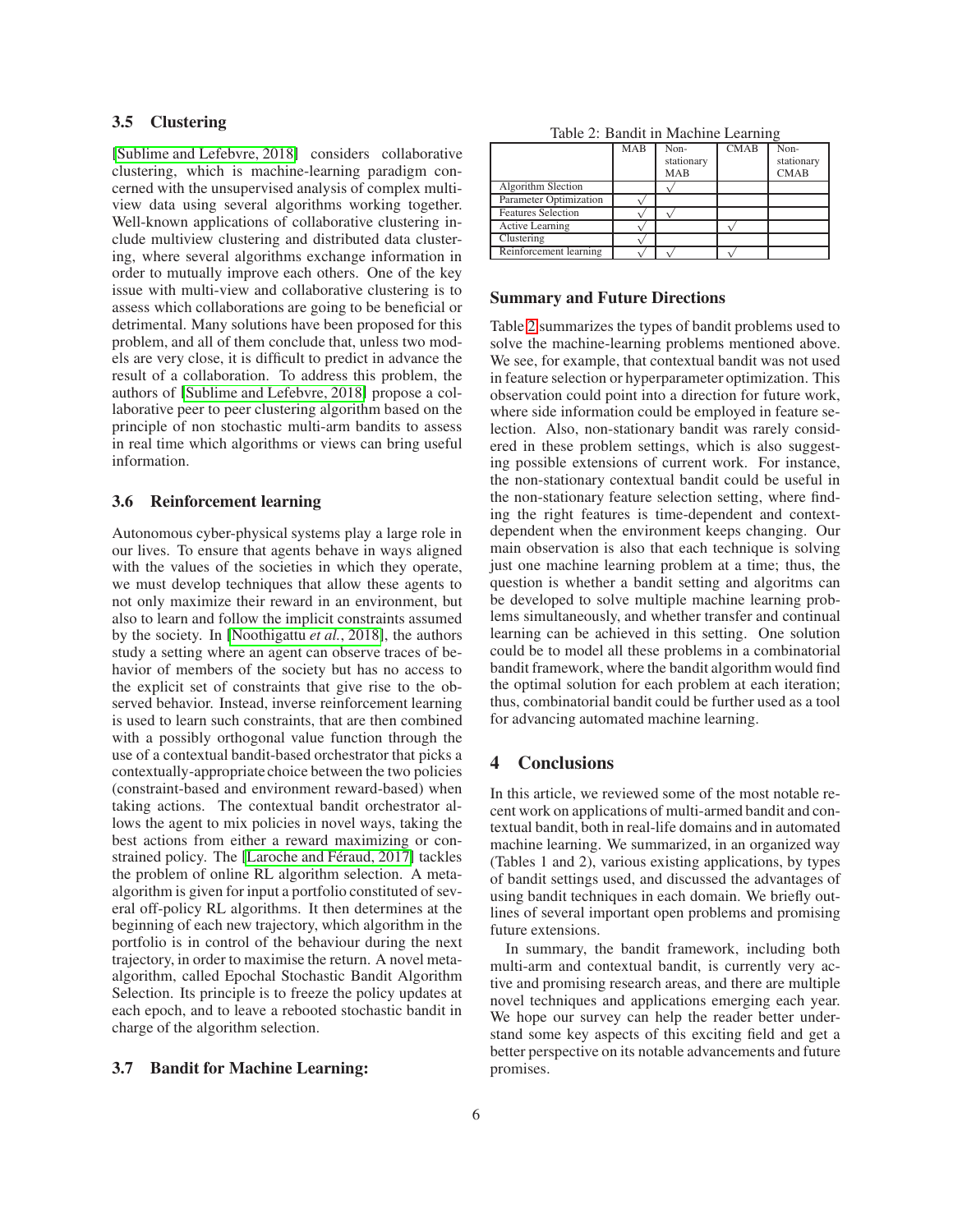# References

- <span id="page-6-6"></span>[Agrawal and Goyal, 2012] Shipra Agrawal and Navin Goyal. Analysis of thompson sampling for the multiarmed bandit problem. In *COLT 2012 - The 25th Annual Conference on Learning Theory, June 25-27, 2012, Edinburgh, Scotland*, pages 39.1–39.26, 2012.
- <span id="page-6-8"></span>[Agrawal and Goyal, 2013] Shipra Agrawal and Navin Goyal. Thompson sampling for contextual bandits with linear payoffs. In *ICML (3)*, pages 127–135, 2013.
- <span id="page-6-9"></span>[Allesiardo *et al.*, 2014] Robin Allesiardo, Raphaël Féraud, and Djallel Bouneffouf. A neural networks committee for the contextual bandit problem. In *Neural Information Processing - 21st International Conference, ICONIP 2014, Kuching, Malaysia, November 3-6, 2014. Proceedings, Part I*, pages 374–381, 2014.
- <span id="page-6-4"></span>[Auer *et al.*, 2002] Peter Auer, Nicolò Cesa-Bianchi, and Paul Fischer. Finite-time analysis of the multiarmed bandit problem. *Machine Learning*, 47(2- 3):235–256, 2002.
- <span id="page-6-2"></span>[Bastani and Bayati, 2015] Hamsa Bastani and Mohsen Bayati. Online decision-making with high-dimensional covariates. *Available at SSRN 2661896*, 2015.
- <span id="page-6-15"></span>[Boldrini et al., 2018] Stefano Boldrini, Luca De Nardis, Giuseppe Caso, Mai Le, Jocelyn Fiorina, and Maria-Gabriella Di Benedetto. mumab: A multi-armed bandit model for wireless network selection. *Algorithms*, 11(2):13, 2018.
- <span id="page-6-5"></span>[Bouneffouf and Féraud, 2016] Djallel Bouneffouf and Raphaël Féraud. Multi-armed bandit problem with known trend. *Neurocomputing*, 205:16–21, 2016.
- <span id="page-6-12"></span>[Bouneffouf *et al.*, 2012] Djallel Bouneffouf, Amel Bouzeghoub, and Alda Lopes Gançarski. A contextual-bandit algorithm for mobile context-aware recommender system. In *International Conference on Neural Information Processing*, pages 324–331. Springer, 2012.
- <span id="page-6-14"></span>[Bouneffouf *et al.*, 2013] Djallel Bouneffouf, Amel Bouzeghoub, and Alda Lopes Gançarski. Contextual bandits for context-based information retrieval. In *International Conference on Neural Information Processing*, pages 35–42. Springer, 2013.
- <span id="page-6-19"></span>[Bouneffouf *et al.*, 2014] Djallel Bouneffouf, Romain Laroche, Tanguy Urvoy, Raphael Féraud, and Robin Allesiardo. Contextual bandit for active learning: Active thompson sampling. In *International Conference on Neural Information Processing*, pages 405–412. Springer, 2014.
- <span id="page-6-10"></span>[Bouneffouf *et al.*, 2017a] Djallel Bouneffouf, Irina Rish, and Guillermo A Cecchi. Bandit models

of human behavior: Reward processing in mental disorders. In *AGI*, pages 237–248. Springer, 2017.

- <span id="page-6-18"></span>[Bouneffouf *et al.*, 2017b] Djallel Bouneffouf, Irina Rish, Guillermo A. Cecchi, and Raphaël Féraud. Context attentive bandits: Contextual bandit with restricted context. In *IJCAI 2017, Melbourne, Australia, August 19-25, 2017*, pages 1468–1475, 2017.
- <span id="page-6-13"></span>[Bouneffouf, 2014] Djallel Bouneffouf. Freshnessaware thompson sampling. In *International Conference on Neural Information Processing*, pages 373– 380. Springer, 2014.
- <span id="page-6-1"></span>[Ding *et al.*, 2019] Kaize Ding, Jundong Li, and Huan Liu. Interactive anomaly detection on attributed networks. In *Proceedings of the Twelfth ACM International Conference on Web Search and Data Mining*, WSDM '19, pages 357–365, New York, NY, USA, 2019. ACM.
- <span id="page-6-0"></span>[Durand *et al.*, 2018] Audrey Durand, Charis Achilleos, Demetris Iacovides, Katerina Strati, Georgios D Mitsis, and Joelle Pineau. Contextual bandits for adapting treatment in a mouse model of de novo carcinogenesis. In *Machine Learning for Healthcare Conference*, pages 67–82, 2018.
- <span id="page-6-17"></span>[Gagliolo and Schmidhuber, 2010] Matteo Gagliolo and Jürgen Schmidhuber. Algorithm selection as a bandit problem with unbounded losses. In *Learning and Intelligent Optimization, 4th International Conference, LION 4, Venice, Italy, January 18-22, 2010. Selected Papers*, pages 82–96, 2010.
- <span id="page-6-20"></span>[Ganti and Gray, 2013] Ravi Ganti and Alexander G Gray. Building bridges: Viewing active learning from the multi-armed bandit lens. *arXiv preprint arXiv:1309.6830*, 2013.
- <span id="page-6-11"></span>[Huo and Fu, 2017] Xiaoguang Huo and Feng Fu. Riskaware multi-armed bandit problem with application to portfolio selection. *Royal Society open science*, 4(11):171377, 2017.
- <span id="page-6-16"></span>[Kerkouche *et al.*, 2018] Raouf Kerkouche, Réda Alami, Raphaël Féraud, Nadège Varsier, and Patrick Maillé. Node-based optimization of lora transmissions with multi-armed bandit algorithms. In *ICT 2018, Saint Malo, France, June 26-28, 2018*, pages 521–526, 2018.
- <span id="page-6-3"></span>[Lai and Robbins, 1985] T. L. Lai and Herbert Robbins. Asymptotically efficient adaptive allocation rules. *Advances in Applied Mathematics*, 6(1):4–22, 1985.
- <span id="page-6-7"></span>[Langford and Zhang, 2008] John Langford and Tong Zhang. The epoch-greedy algorithm for multi-armed bandits with side information. In *Advances in neural information processing systems*, pages 817–824, 2008.